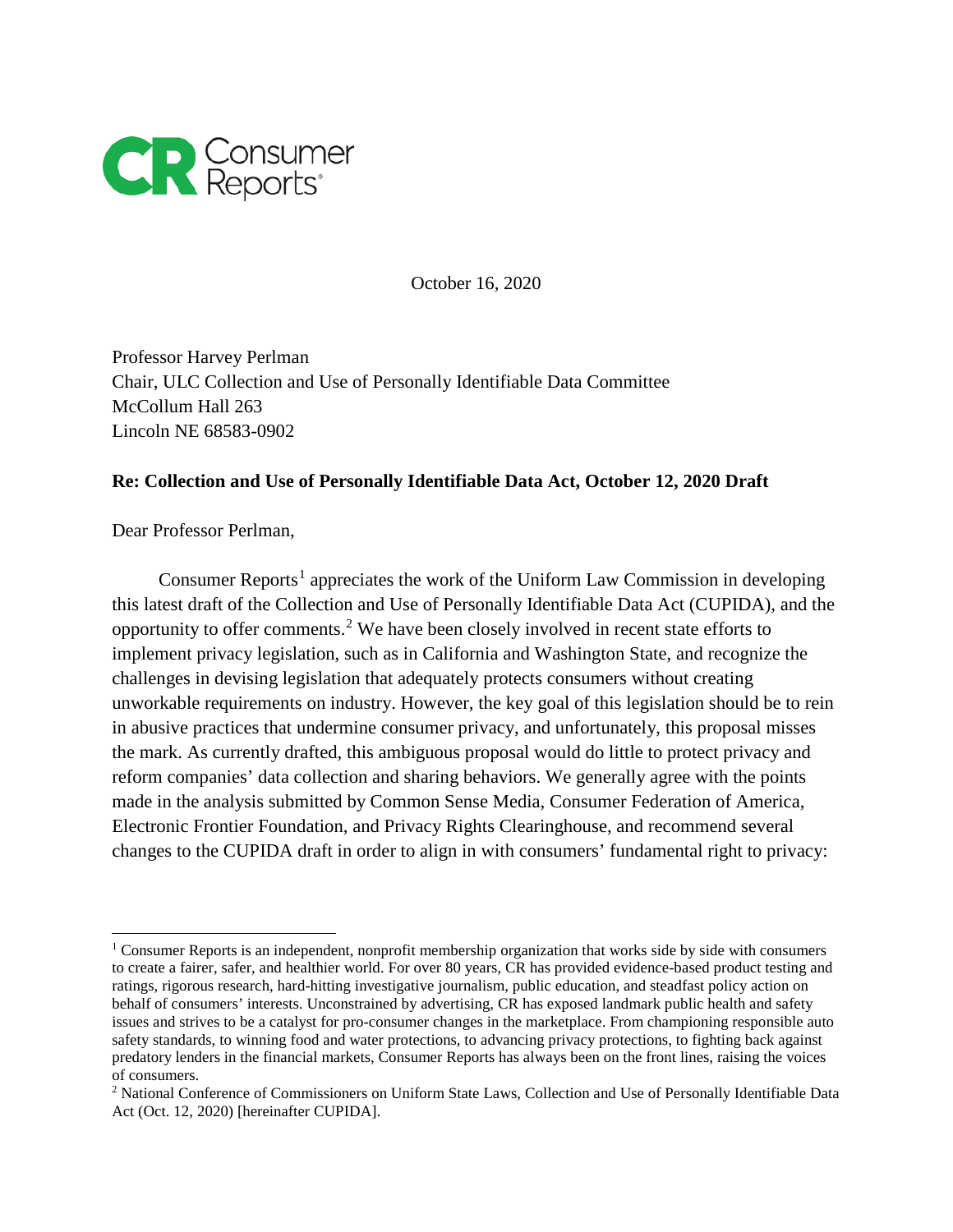- Clearly prohibit secondary data processing, including cross-context targeted advertising; and
- Prohibit disparate treatment for individuals exercising their privacy rights.

Now more than ever, consumers need effective privacy protections. Consumers are constantly tracked: online, through apps, and in the physical world. Without protections over the sharing of data, our personal information can be sold without our permission or awareness, or otherwise disseminated in ways that could mean getting charged more for insurance, or even facing job discrimination.<sup>[3](#page-1-0)</sup> This information is often widely traded as a matter of course. As just one example, a recent study found that 10 apps, including dating and period-tracking apps, together sent sensitive personal information on consumers (such as location data) to at least 135 companies involved in advertising and behavioral profiling.[4](#page-1-1) Additionally, in light of the COVID-19 crisis, consumers are increasingly relying on their internet service providers, Google platforms, and teleconferencing services, and should not have to sacrifice their right to privacy in order to work and learn from home.

However, as drafted, this proposal would put companies in control of deciding whether or not consumers' information will be shared with third parties — rendering it meaningless as privacy legislation. By providing protections only over "incompatible data practices," which are vaguely defined as practices that are not consistent with typical expectations and not likely to benefit consumers,<sup>[5](#page-1-2)</sup> companies are given broad leeway to decide whether or not to extend privacy rights to consumers, even though companies may have a very different interpretation of what is expected or beneficial than ordinary consumers.

Because the proliferation of data is, to the consumer, unpredictable and hard to control, the law's protections should apply *per se* protections for privacy intrusions. Potential harms to the consumer may not be obvious when the data is first collected because data collected in the past could be used in new and unexpected ways. In addition, the notion of compatible or incompatible practices introduces unnecessary uncertainty into the law, both for companies and consumers. In practice these decisions will be made (often opaquely) by companies with incentives to allow data processing and disregard consumer interests.

Companies have proven that they cannot be trusted to regulate themselves with respect to privacy. The online advertising industry has already reneged on commitments to honor Do Not Track signals and have implemented self-regulation practices that have failed to limit the

<span id="page-1-0"></span> $\overline{a}$ <sup>3</sup> Donna Rosato, *What Your Period Tracker App Knows About You*, CONSUMER REPORTS (Jan. 28, 2020), https://www.consumerreports.org/health-privacy/what-your-period-tracker-app-knows-about-you/.

<span id="page-1-1"></span><sup>4</sup> *Out of Control: How Consumers Are Exploited by the Online Advertising Industry*, NORWEGIAN CONSUMERS COUNCIL at 5-6 (Jan. 14, 2020), https://fil.forbrukerradet.no/wp-content/uploads/2020/01/2020-01-14-out-ofcontrol-final-version.pdf.

<span id="page-1-2"></span><sup>5</sup> CUPIDA, *supra* note 2, Section 8(a).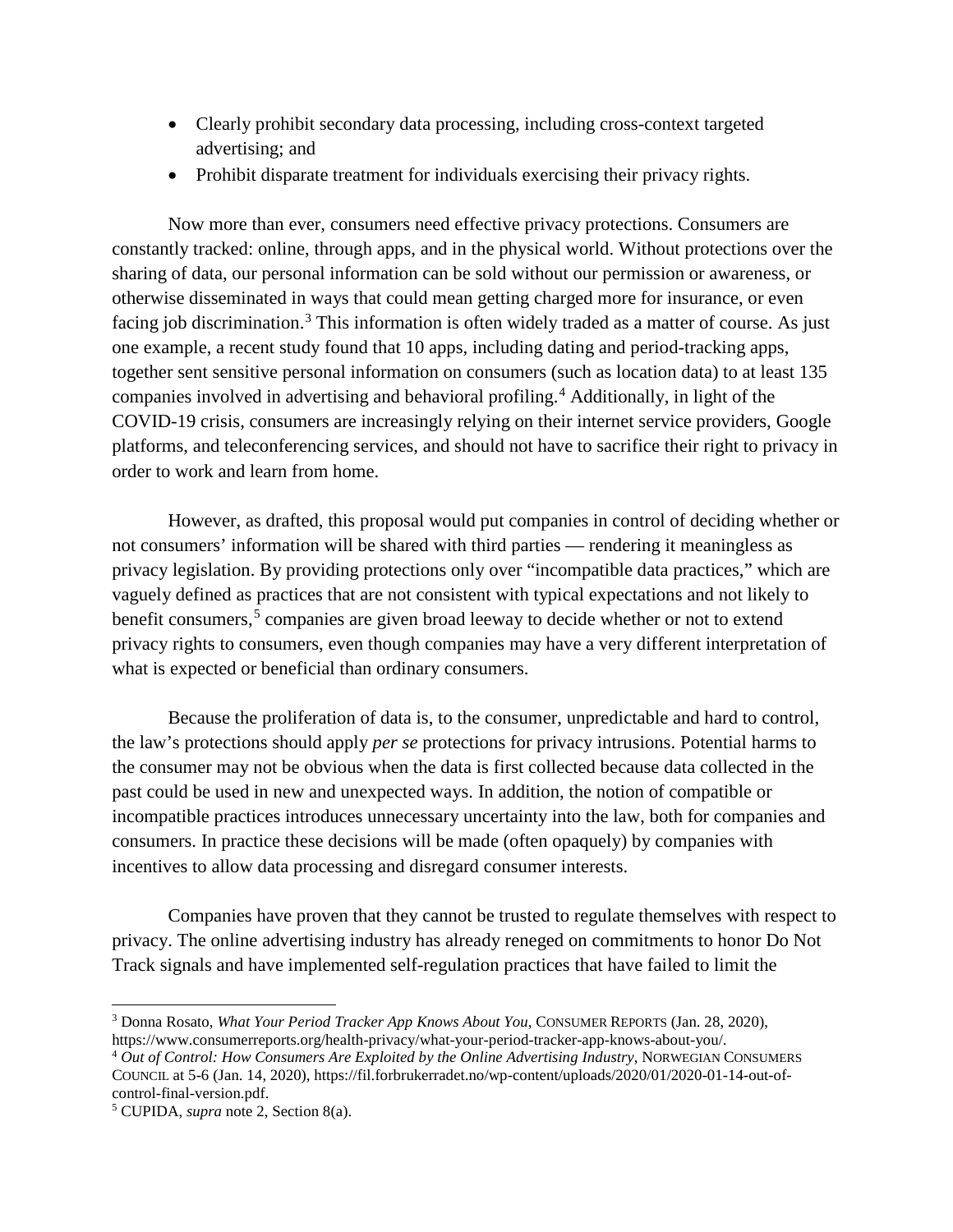collection and sale of consumer data in any meaningful way.[6](#page-2-0) And many of the biggest companies, such as Facebook, have managed to avoid meaningful regulation by declaring their data sharing practices, including for cross-context targeted advertising, outside of the opt-out provision of the CCPA, $<sup>7</sup>$  $<sup>7</sup>$  $<sup>7</sup>$  even though reining in the abuses of cross-context targeted advertising</sup> was one of the motivating factors for the legislation.<sup>[8](#page-2-2)</sup> The language in this draft, if it moves forward, could do real harm by enshrining existing weak, voluntary controls.

Further, the draft explicitly blesses cross-context targeted advertising as a compatible data practice over which consumers have no control.<sup>[9](#page-2-3)</sup> For many consumers, behavioral advertising is a serious abuse of their personal privacy. Not only does the widespread collection of data involved in this tracking leave consumers vulnerable to security breaches and inadvertent disclosure of damaging information, but it also reveals more about consumers than they might want to share with others: their sexual preferences, health issues, and political activities. It can also perpetuate historic inequalities by facilitating differential pricing<sup>[10](#page-2-4)</sup> and allowing companies to target job or housing offers to members of specific groups.<sup>[11](#page-2-5)</sup> Finally, most people just don't want their personal information sold to countless strangers without their knowledge,  $12$  and at the very least companies should be required to honor consumers' efforts to opt out of the ad tech ecosystem.

To help address these issues, we offer the following recommendations:

● **Clearly prohibit secondary data processing, including for cross-context targeted advertising.** Instead of using vague concepts such as "incompatible data practices," the draft should clearly lay out that only processing that is necessary to provide the service should be permitted, with narrowly-crafted carveouts for operational purposes such as

 $\ddot{\phantom{a}}$ 

<span id="page-2-0"></span><sup>6</sup> *Statement of Justin Brookman, Before the House Subcommittee on Digital Commerce and Consumer Protection,* Understanding the Digital Advertising Ecosystem at 10 (June 14, 2018),

<span id="page-2-1"></span>https://docs.house.gov/meetings/IF/IF17/20180614/108413/HHRG-115-IF17-Wstate-BrookmanJ-20180614.pdf. <sup>7</sup> Patience Haggin, *Facebook Won't Change Web Tracking in Response to California Privacy Law*, WALL ST. J. (Dec. 12, 2019), https://www.wsj.com/articles/facebook-wont-change-web-tracking-in-response-to-californiaprivacy-law-11576175345.

<span id="page-2-2"></span><sup>8</sup> Nicholas Confessore, *The Unlikely Activists Who Took On Silicon Valley — and Won,* N.Y. TIMES (Aug. 14, 2018),

https://www.nytimes.com/2018/08/14/magazine/facebook-google-privacy-data.html.

<span id="page-2-3"></span><sup>9</sup> CUPIDA, *supra* note 2, Section 7(d).

<span id="page-2-4"></span><sup>&</sup>lt;sup>10</sup> BIG DATA AND DIFFERENTIAL PRICING (Feb. 2015),

https://obamawhitehouse.archives.gov/sites/default/files/whitehouse\_files/docs/Big\_Data\_Report\_Nonembargo\_v2. pdf.

<span id="page-2-5"></span><sup>11</sup> Noam Scheiber and Mike Isaac, *Facebook Halts Ad Targeting Cited in Bias Complaints*, N.Y. Times (Mar. 19, 2019), https://www.nytimes.com/2019/03/19/technology/facebook-discrimination-ads.html.

<span id="page-2-6"></span><sup>12</sup> Mary Madden and Lee Rainie, *Americans' Attitudes About Privacy, Security and Surveillance*, PEW RESEARCH CTR. (May 20, 2015), https://www.pewresearch.org/internet/2015/05/20/americans-attitudes-about-privacy-securityand-surveillance/; Joseph Turow et al., The Tradeoff Fallacy: How Marketers are Misrepresenting American Consumers and Opening Them Up to Exploitation, Annenberg School for Communication, University of Pennsylvania (Jun. 2015), https://www.asc.upenn.edu/sites/default/files/TradeoffFallacy 1.pdf.